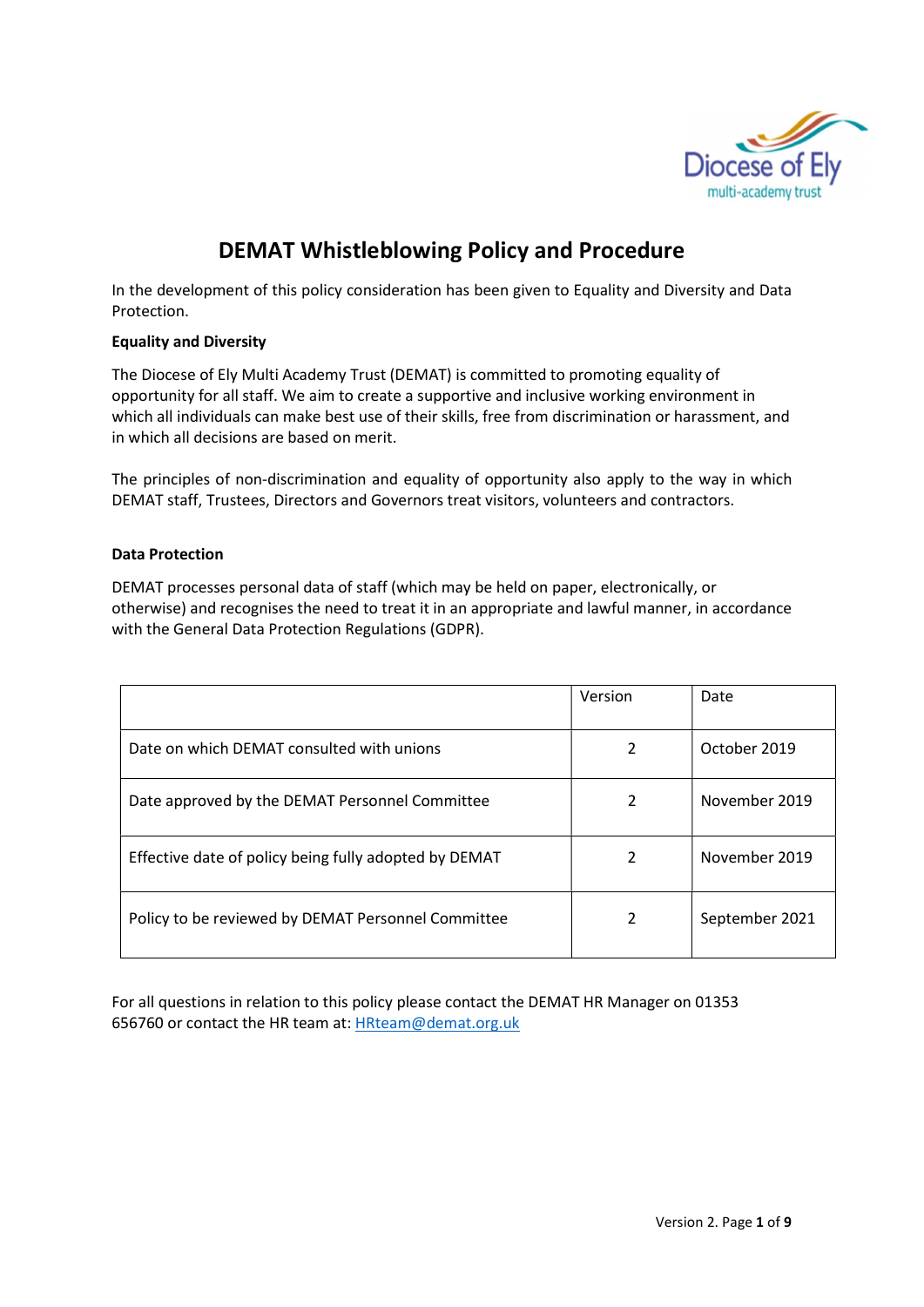## **Definitions**

"Headteacher" also refers to any other title used to identify the Headteacher where appropriate.

"Senior Manager" refers to any Directorate or senior manager within DEMAT. This may be either in the Shared Service Team or within a constituent academy.

"Employee" refers to any member of staff, namely teaching, support and staff within the Shared Service Team, employed to work within DEMAT.

"Companion" refers to a person chosen by the employee to accompany them, who shall be a trade union representative or a workplace colleague.

"Adviser" refers to any relevant DEMAT senior manager duly appointed to the role by the CEO.

In cases relating to employees within the DEMAT Shared Service Team, the term 'Chair of Governor' or 'Governor' to be replaced by DEMAT Director or senior manager. The CEO may exercise discretion in appointing a Director or senior manager to deal with school-based issues, depending on circumstances (e.g. impartiality, capacity to carry out a prompt investigation).

#### Application of the Policy

This policy is to be used by all employees employed by DEMAT. The above definitions are included for reference purposes for both School and employees within the shared services team to enable clarity and transparency when applying this policy.

#### Associated DEMAT policies

- Grievance policy
- Bullying and harassment policy
- Pay policy
- DEMAT safeguarding and child protection statement
- School level safeguarding policy

DEMAT HR policies can be accessed via our website at: www.demat.org.uk/school-policies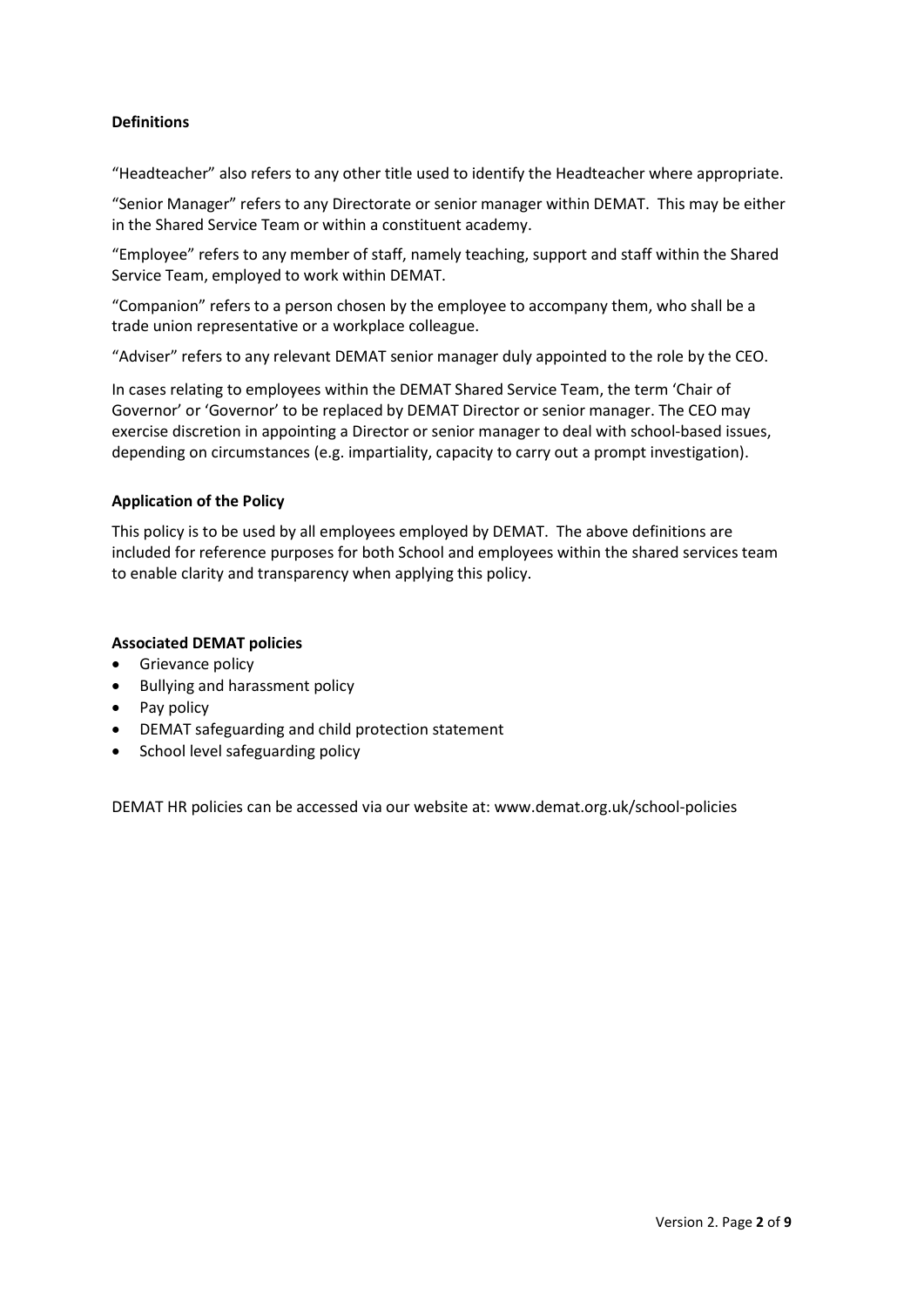# 1. Purpose of Policy

1.1. To set out the Trustees policy and procedure for dealing with concerns raised by employees which relate to suspected wrongdoing or dangers at work (see paragraph 3). Allegations of child abuse against teachers and other staff and volunteers is be dealt with in accordance with the DfE 'Keeping Children Safe in Education' statutory guidance and DEMAT's model statement on Managing Allegations against Staff.

# 2. Background

- 2.1. Employees are often the first to realise there may be something wrong within their place of work and it is important they feel able to express their concerns without fear of harassment or victimisation, otherwise they may find it easier to ignore the concern rather than report it. The Public Interest Disclosure Act 1998 recognises this fact and is designed to protect employees, who make certain disclosures of information in 'the public interest', from detriment and/or dismissal. This policy builds on the provisions of the Act.
- 2.2. Trustees of DEMAT are committed to the highest possible standard of operation, probity and accountability. In line with that commitment, employees, officers, consultants, contractors, volunteers, casual workers and agency workers with serious concerns are encouraged to come forward and voice those concerns. This policy document makes it clear that employees can do so without fear of reprisals; it is intended to encourage and enable employees to raise serious concerns within the school rather than overlooking a problem or alerting anyone external to the school.
- 2.3. This policy does not form part of any employee's contract of employment and it may be amended at any time following consultation with recognised unions.

# 3. Aims of the Policy

- 3.1. This policy aims to:
	- provide avenues for employees to raise concerns internally as a matter of course, and receive feedback on any action taken;
	- provide for matters to be dealt with quickly and appropriately; and ensure that concerns are taken seriously and treated consistently and fairly;
	- reassure employees that they will be protected from reprisals or victimisation for whistleblowing where they have a genuine concern;
	- allow employees to take the matter further if they are dissatisfied with the Governing Body's response.

3.2. A whistleblower is a person who raises a genuine concern relating to the matters below. If employees have any genuine concerns related to suspected wrongdoing or danger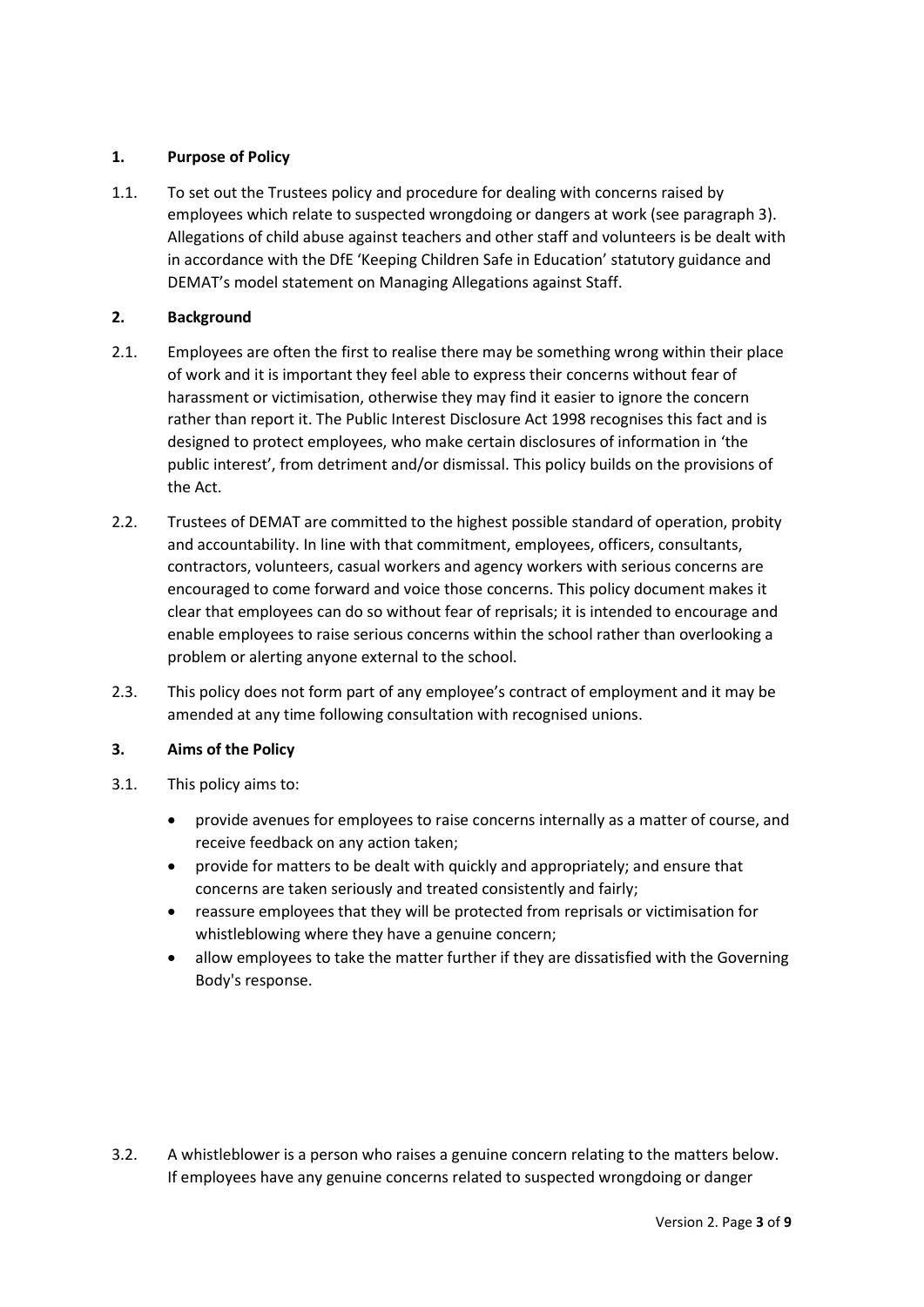affecting any of our activities (a whistleblowing concern) they should report it under this policy. Whistleblowing is the disclosure of information which relates to suspected wrongdoing or dangers at work and may include any of the following:

- criminal activity;
- miscarriages of justice;
- danger to health and safety;
- damage to the environment;
- failure to comply with any legal or professional obligation or regulatory requirements;
- bribery; or
- the deliberate concealment of any of the above matters.

The Trust will also consider complaints regarding the following in accordance with this policy:

- financial fraud or mismanagement;
- negligence;
- breach of our internal policies and procedures;
- conduct likely to damage our reputation;
- unauthorised disclosure of confidential information; or
- public examination fraud.
- 3.3. Before initiating the procedure, employees should consider the following:
	- the responsibility for expressing concerns about unacceptable practice or behaviour rests with all employees;
	- employees should use line manager or team meetings and other opportunities to raise questions and seek clarification on issues which are of day-to-day concern;
	- whilst it can be difficult to raise concerns about the practice or behaviour of a colleague, employees must act to prevent an escalation of the problem and to prevent themselves being potentially implicated.
- 3.4. This policy should not be used for complaints about an employee's personal circumstances, such as the way they have been treated at work. In those cases, an employee should use DEMAT's Grievance Policy (or Bullying and Harassment policy, as appropriate); if the matter relates to salary, the salary review procedure is documented in DEMAT's pay policy.

# 4. Safeguards

- 4.1. Harassment or Victimisation
- 4.1.1. Trustees recognise the decision to report a concern can be a difficult one to make, not least because of the fear of reprisal from those responsible for the malpractice. Trustees or our Local Governing Bodies will not tolerate harassment or victimisation and will take action to protect employees when they have a genuine concern.
- 4.1.2. This does not mean that if an employee is already the subject of internal procedures such as disciplinary or redundancy, that those procedures will be halted as a result of that employee raising a concern under the whistleblowing policy.
- 4.2. Confidentiality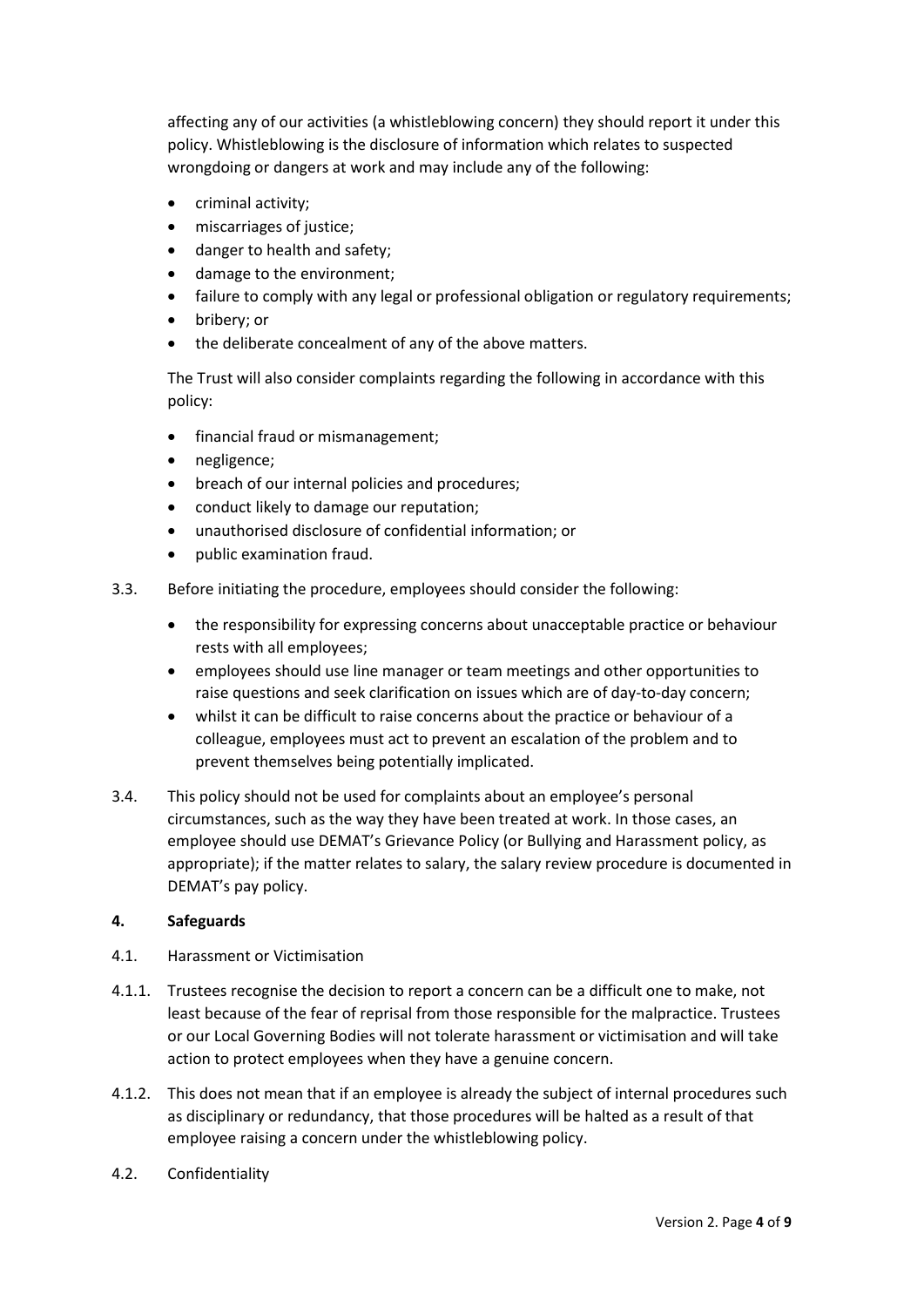- 4.2.1. We hope that staff will feel able to voice whistleblowing concerns openly under this policy. Trustees will make every effort to protect an employee's identity if confidentiality is requested.
- 4.2.2. As indicated above, identity will be protected as far as possible, but should the investigation into the concern require the employee to be named as the source of the information, that this will be discussed with the employee before their name is disclosed.
- 4.3. Anonymous Allegations
- 4.3.1. Employees are encouraged to put their name to an allegation. Proper investigation may be more difficult or impossible if we cannot obtain further information, and it is also more difficult to establish whether allegations are credible. Anonymous allegations will be considered at the discretion of the Trust. In exercising the discretion, the factors to be taken into account would include:
	- the seriousness of the issues raised;
	- the credibility of the concern; and
	- the likelihood of confirming the allegation from attributable sources.
- 4.4. Untrue Allegations
- 4.4.1. If an employee makes an allegation where they have a genuine concern, but it is not confirmed by the investigation, no action will be taken against that employee. If, however, we conclude that an employee has made malicious or vexatious allegations, or with a view to personal gain, disciplinary action may be taken against that employee, following an appropriate investigation.
- 4.5. Unfounded Allegations
- 4.5.1. Following investigation, allegations may be confirmed as unfounded. This outcome will be notified to the employee who raised the concern, who will be informed that the Trust deems the matter to be concluded and that it should not be raised again unless new evidence becomes available.
- 4.6. Support to Employees
- 4.6.1. It is recognised that raising concerns can be difficult and stressful. Advice and support will be made available, as appropriate, to both the employee(s) raising the concerns and any employee(s) subject to investigation.

#### 5. How to raise a Concern

5.1. As a first step, an employee should normally raise concerns with their immediate manager or their manager's superior. This depends, however, on the seriousness and sensitivity of the issues and who is involved. For example, if an employee believes that their immediate manager or their manager's superior is involved, they should approach the Headteacher, Chair of Governors or the Trust HR team. An employee (including the Headteacher and members of the leadership team) can by-pass the direct management line and the Governing Body if they feel that either is engaged in an improper course of action. In this case please refer to section 7 below.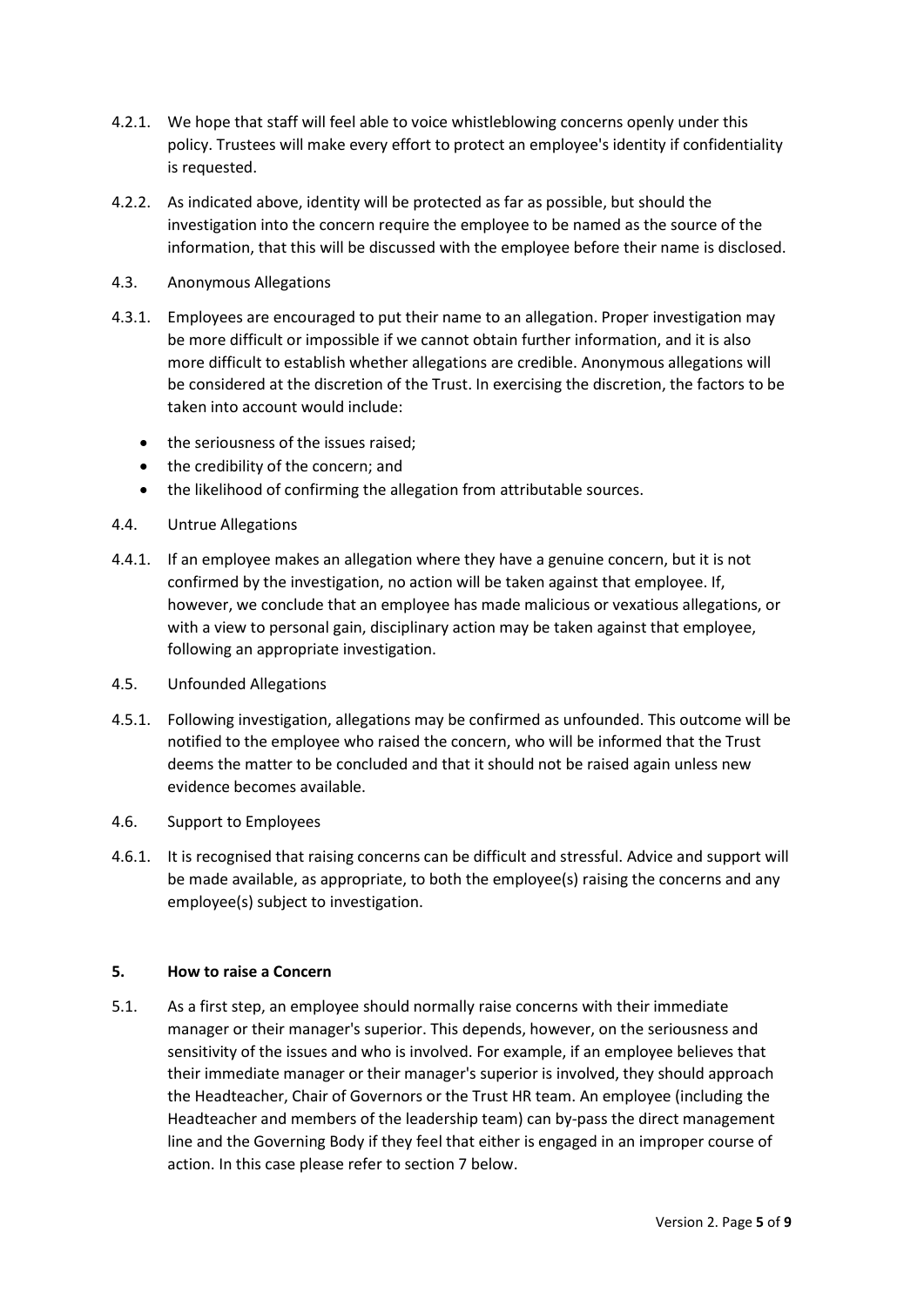- 5.2. Concerns are better raised in writing. The employee should set out the background and history of the concerns, giving names, dates and places where possible, and the reasons why they are particularly concerned about the situation. If an employee does not feel able to put the concern in writing, they should telephone or meet the appropriate person. It is important that, however the concern is raised, the employee makes it clear they are raising the issue via the Whistleblowing Policy.
- 5.3. The earlier an employee expresses the concern, the easier it is to take action.
- 5.4. Although an employee is not expected to prove the truth of an allegation, they will need to demonstrate to the person contacted, that there are sufficient grounds for the concern.
- 5.5. In some instances, it may be appropriate for an employee to ask the trade union to raise a matter on the employee's behalf.
- 5.6. At each meeting under this policy, the employee may bring a colleague or trade union representative. The companion must respect the confidentiality of the disclosure and any subsequent investigation.

## 6. The role of senior managers

- 6.1. A senior manager may be informed by an employee about concern(s) and that they are "blowing the whistle" within the procedure in person; or in writing or over the phone.
- 6.2. The senior manager should respond immediately by arranging to meet with the employee to discuss the concern(s) as soon as possible.
- 6.3. Stage One:
- 6.3.1. At the initial meeting the senior manager should establish that:
	- there is genuine cause and sufficient grounds for the concern; and
	- the concern has been appropriately raised via the Whistleblowing Policy.
- 6.3.2. The senior manager should ask the employee, to put their concern(s) in writing, if they have not already done so. If the employee is unable to do this the senior manager will take down a written summary of their concern/s and provide them with a copy after the meeting. The senior manager should make notes of the discussions with the employee. The employee's letter and/or senior manager's notes should make it clear that the employee is raising the issue via the Whistleblowing Policy and provide:
	- the background and history of the concerns; and
	- names, dates and places (where possible); and
	- the reasons why the employee is particularly concerned about the situation.
- 6.3.3. The employee should be asked to date and sign their letter and/or the notes of any discussion. The senior manager should positively encourage the employee to do this, as a concern expressed anonymously is much less powerful and much more difficult to address, especially if the letter/notes become evidence in other proceedings, e.g. an internal disciplinary hearing.
- 6.3.4. The senior manager should follow the policy as set out above and in particular, explain to the employee: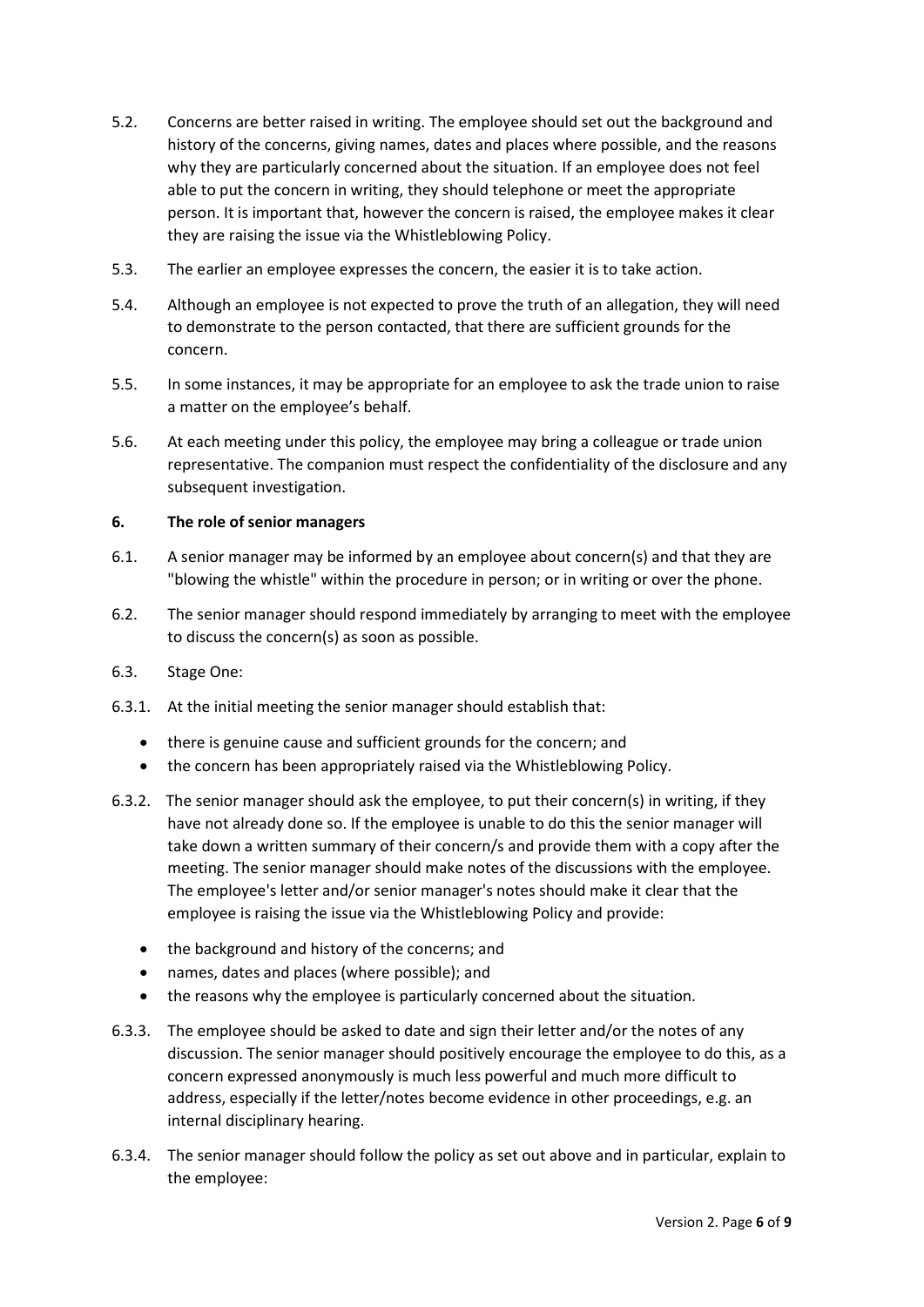- who they will need to speak to in order to determine the next steps (e.g. Headteacher);
- what steps they intend to take to address the concern;
- how they will communicate with the employee during and at the end of the process. It should be noted that the need for confidentiality may prevent the school giving the employee specific details of any necessary investigation or any necessary disciplinary action taken as a result;
- that the employee will receive a written response within ten working days;
- that their identity will be protected as far as possible, but should the investigation into the concern require the employee to be named as the source of the information, this will be discussed with the employee before their name is disclosed;
- the Trust will do all that it can to protect the employee from discrimination and/or victimisation;
- that the matter will be taken seriously and investigated immediately;
- that if the employee's concern, though raised as a genuine concern, is not confirmed by the investigation, no punitive action will be taken against them;
- if clear evidence is uncovered during the investigation that they have made a malicious or vexatious allegation, disciplinary action may be taken against them; and
- the investigation may confirm their allegations to be unfounded in which case the Trust will deem the matter to be concluded unless new evidence becomes available.
- 6.4. Stage Two:
- 6.4.1. Following the initial meeting with the employee, the senior manager should consult with the Headteacher, Chair of Governors or other relevant Trust party, to determine whether an investigation is appropriate and, if so, what form it should take. A record should be made of the decisions and/or agreed actions.
- 6.4.2. It may be necessary, with anonymous allegations, to consider whether it is possible to take any further action. When making this decision, senior managers should take the following factors into account:
	- the seriousness of the issue(s) raised;
	- $\bullet$  the credibility of the concern(s); and
	- the likelihood of confirming the allegation(s) from attributable sources.
- 6.4.3. In some cases, it may be possible to resolve the concern(s) simply, by agreed action or an explanation regarding the concern(s), without the need for further investigation. However, depending on the nature of the concern(s) it may be necessary for the concern(s) to:
	- be investigated internally;
	- be referred to the police:
	- be referred to the external auditor:
	- form the subject of an independent inquiry
- 6.4.4. Senior managers should have a working knowledge and understanding of other school policies and procedures, e.g. grievance, disciplinary, harassment, child protection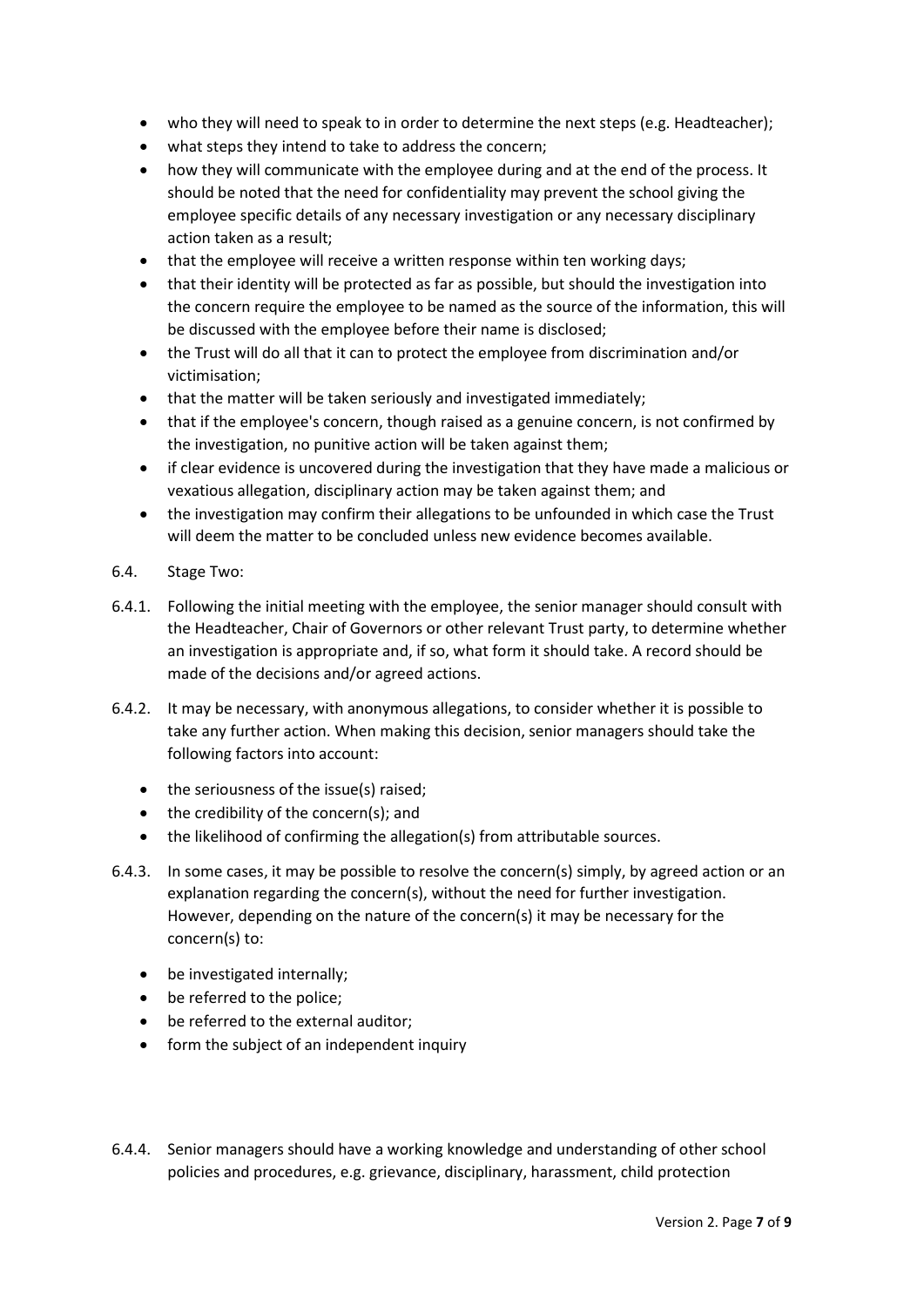procedures, to ensure that concerns raised by employees are addressed via the appropriate procedure/process.

- 6.5. Stage Three:
- 6.5.1. Within ten working days of a concern being received, the manager receiving the concern (at paragraph 5.1 above) must write to the employee:
	- acknowledging that the concern has been received;
	- indicating how they propose to deal with the matter;
	- giving an estimate of how long it will take to provide a final response; and/or
	- telling the employee whether any initial enquiries have been made; and
	- telling the employee whether further investigations will take place, and if not, why not; and/or
	- letting the employee know when they will receive further details if the situation is not yet resolved.

# 7. Raising Concerns Outside the School

- 7.1. The aim of this policy is to provide an internal mechanism for reporting, investigation and remedying any wrongdoing in the workplace. In most cases the employee should not find it necessary to alert anyone externally. The law recognises that in some circumstances it may be appropriate for the employee to report their concerns to an external body such as a regulator. Employees are strongly encouraged to seek advice before reporting a concern to anyone external. If an employee is not satisfied with the school's response, the manager should ensure that they are made aware with whom they may raise the matter externally, which could be:
	- 'Protect' \* (tel no: 0207 404 6609);
	- Recognised Trade Union;
	- Senior LA Officer:
	- External Auditor:
	- Relevant professional bodies or regulatory organisations;
	- Solicitor.
- 7.2. The manager should stress to the employee that if they choose to take a concern outside the school, it is the employee's responsibility to ensure that confidential information is not disclosed, i.e. confidential information, in whatever format, is not handed over to a third party.
- 7.3. Concerns about safeguarding practices can be raised externally using the NSPCC whistleblowing helpline. Employees can call 0800 028 0285 or email help@nspcc.org.uk

#### 8. Monitoring and Review